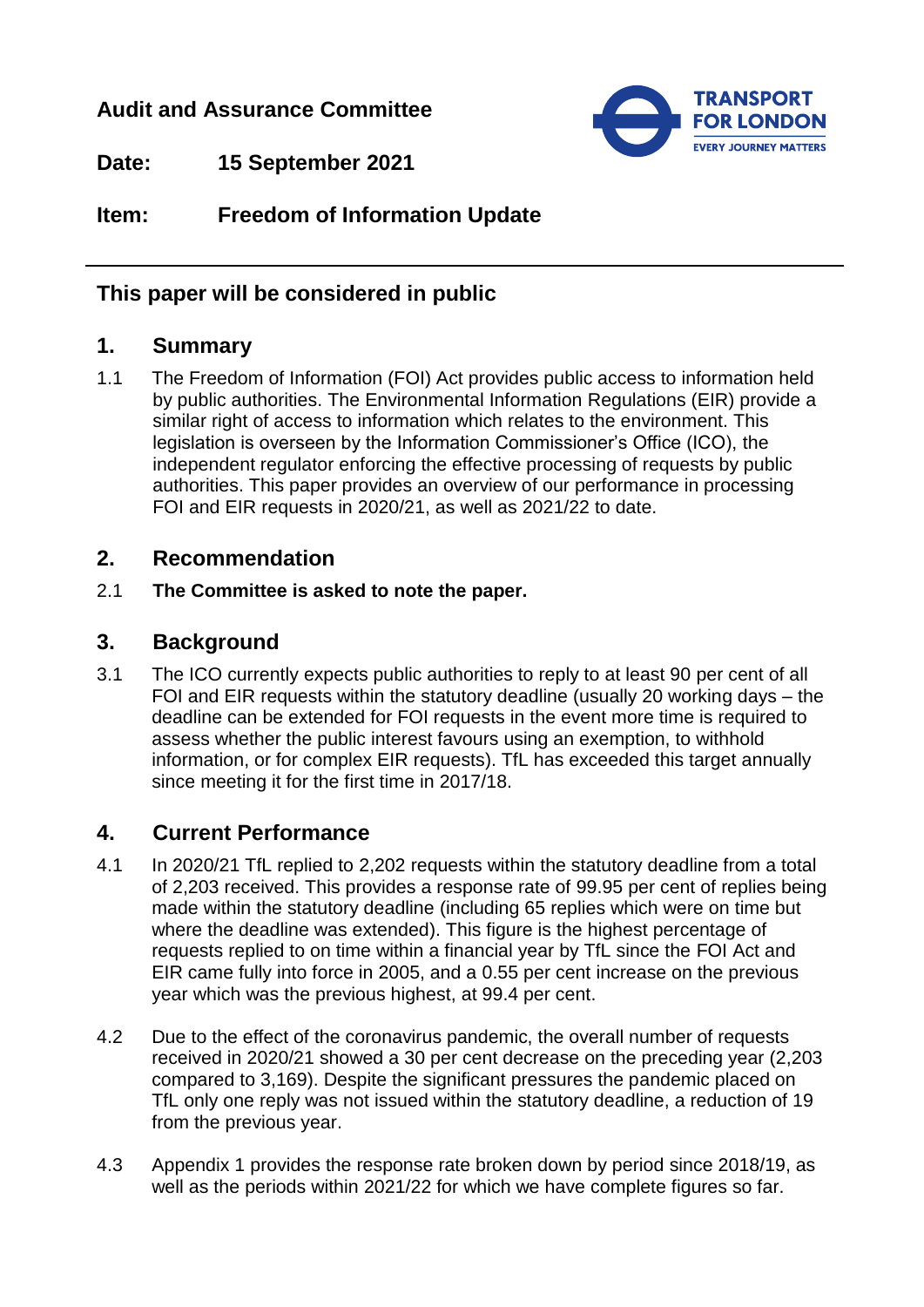- 4.4 Appendix 2 shows the number of FOI and EIR requests received in each period since 2018/19, along with a breakdown of cases categorised as complex and non-complex. Requests are classed as 'complex' when they have potential to create media or political interest.
- 4.5 Around 74 per cent of all FOI and EIR requests are responded to in full, with 12 per cent relying on a partial exemption and 14 per cent being refused in full due to an applicable exemption. The most common reasons for refusals are because the information is or will be published (29 per cent of all exemptions) or because the time needed to respond to the request exceeds the applicable limit of 18 hours (also 29 per cent of all exemptions). A further eight per cent of all exemptions apply to protect the personal data of individuals.

# **5. FOI Caseload**

- 5.1 FOI requests are made about the full range of TfL's responsibilities, and perhaps the most striking aspect of the caseload is its variety. In 2020/21 examples of notable clusters of requests included those around the Streetspace Programme and Low Traffic Neighbourhoods in particular, changes to Congestion Charging, face covering enforcement and the impact of coronavirus on TfL and our response to it.
- 5.2 In order to support TfL in prioritising its operational resources on managing the coronavirus response and then restart and recovery, across 2020/21 we asked people to consider not making FOI or EIR requests. This messaging (which is no longer being used), along with the reduced passenger count across the network, led to a significant drop in request volumes.
- 5.3 2020/21 saw an average of 169 FOI/EIR requests per period compared with an average of 240 over the three years previous, a drop of 29.5 per cent. In line with the reduction in passenger levels, requests relating to London Underground experienced the biggest reduction in volume with a drop of 58 per cent in requests across 2020/21, compared with the previous year.
- 5.4 Current volumes in 2021/22 are 40 per cent higher than those from the first quarter of 2020/21 and we can expect this to increase further as more passengers return to the network and make use of our services. However, volumes are currently around 21 per cent below the figure for the first quarter of 2019/20. Despite the increase in volumes and the continued pressure on TfL as a result of the pandemic, we continue to respond to all of these requests within the statutory deadline, having responded on time to 100 per cent of the 833 requests we have processed this financial year, up to 6 September 2021.
- 5.5 Appendix 3 directly compares the difference in volumes both cumulatively and by period across the first four periods of 2019/20 to 2021/22.
- 5.6 Replies to all requests received in 2020/21 were published on the TfL website, which supports the Transparency Strategy, and we have been able to answer more requests by simply referring to previously published replies, or other information published on the website. Approximately 30 per cent of all exemptions